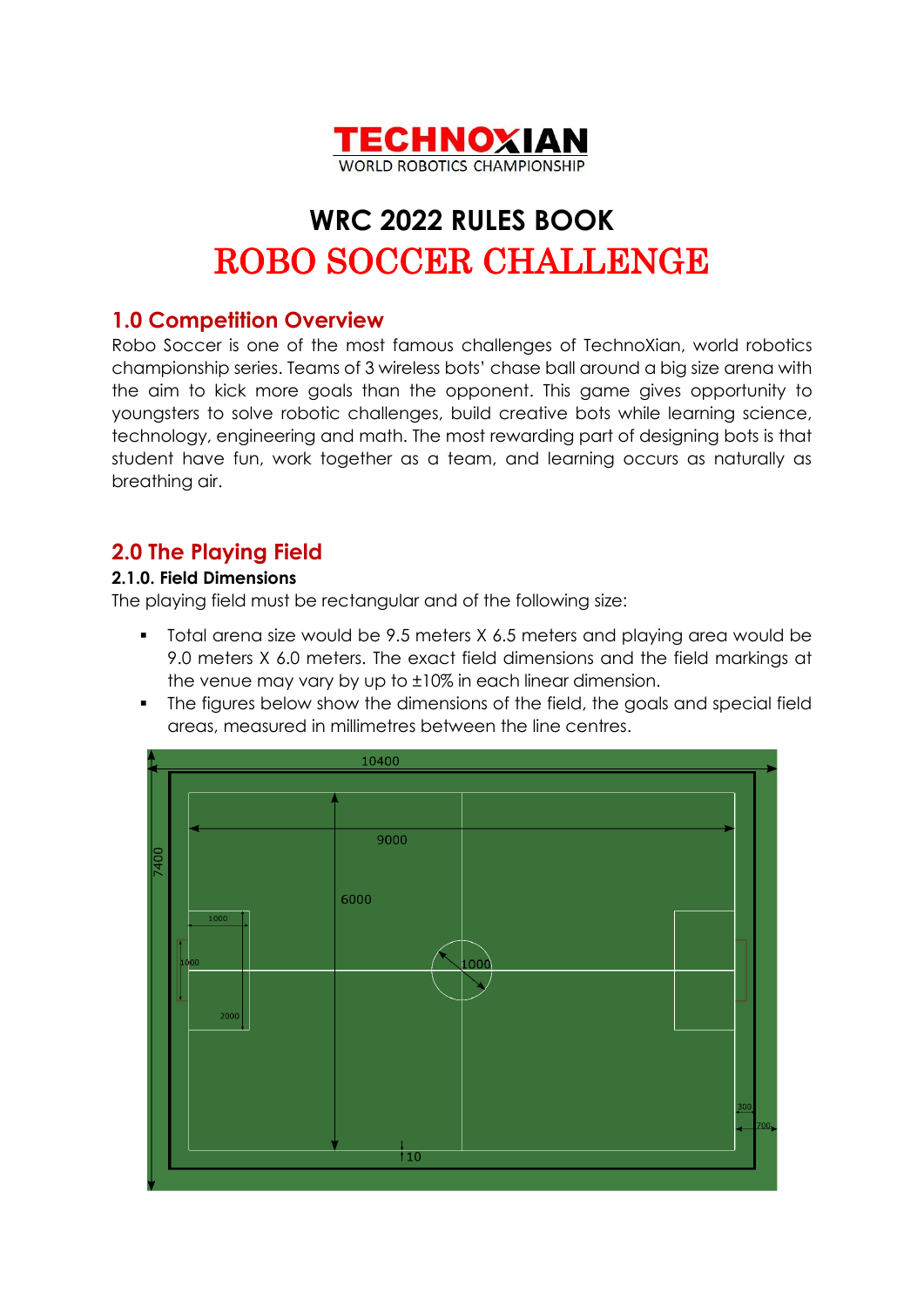#### **2.2.0. Field Surface**

The playing surface is green mat carpet. The floor under the carpet is level, flat and hard. The field surface will continue for 0.5 meter beyond the field lines on all sides. The outer 0.4 meter of this runoff area, separated from the bot area by a 0.1-metertall wall, is used as a designated walking area for the referee and the assistant referee. The remaining 0.1 meter are the field margin.

#### **2.3.0. Field Marking**

The playing field is marked with lines. All lines are 0.01 meter wide and white (Paint, Spray, White carpet or strong tape). Lines belong to the areas of which they are boundaries. Distances between lines are measured from their centers.

- **Field Lines:** They playing area is defined by four field lines. The two longer field lines are called touch lines. The two shorter field lines are called goal lines.
- **Additional Lines:** The field of play is divided into two halves by a halfway line that runs along the width of the field and through the center of the field. The halfway line is parallel to the goal lines.
- **Center Circle:** The center mark is indicated at the midpoint of the halfway line. A circle with a diameter of 1 meter is marked around it for booth divisions.
- **Défense Area:** A defense area is defined as a rectangle touching the goal lines centrally in front of both goals. The size of the defense area is 2meter X 1meter as shown in figure.
- **Penalty Mark:** For each field half the penalty mark is on the mid-line (not halfway line), 6 meters away from the opponent goal center.

#### **2.4.0. Goals**

Goals must be placed on the center of each goal line and anchored securely to the field surface. They consist of two 0.16 meters high vertical side walls joined at the back by a 0.16 meters high vertical rear wall. The inner face of the goal has to be covered with an energy absorbing material such as foam or net to help absorb ball impacts and lessen the speed of deflections. The goal walls, edges and tops are white in color. The distance between the side walls is 1 meter and the goal is 0.18 meter deep. The goal walls are 0.02 meter thick and touch the goal line, but do not overlap or encroach on the field lines or the field.



#### **2.5.0. The Ball**

The ball is a standard orange/white golf fall. It weights approximately 46 grams and its diameter measures 0.043 meter.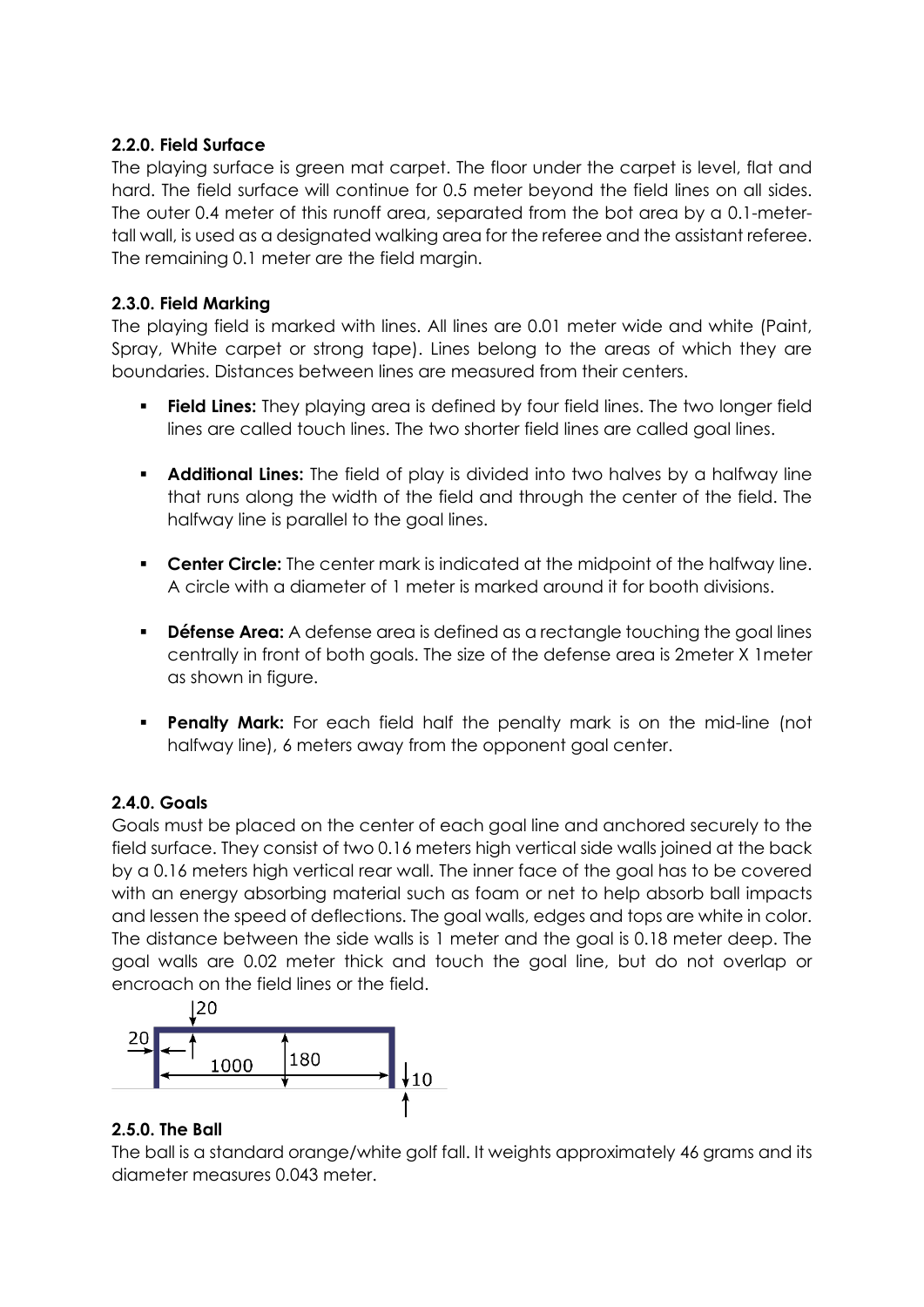#### **2.6.0. Communication Flags**

The communication flags are used to avoid gesturing and yelling with the referee during a match. These flags are responsible for communicating various intents, such as timeouts, emergency stops, manual robot substitution and challenges.

The referee has to acknowledge the communication flag. Any gesturing and yelling will be considered unsporting behaviour and punished by a red card after the first warning.

### **3.0 The BOT**

#### **3.1.0. Number of Bots**

A match is played by two teams, with each team consisting of 3 mots and one of which may be the keeper.

#### **3.2.0. Bot Shape**

The participating bots should be wireless and must be controlled remotely. A bot must fit inside a 30 centimetres wide and 40 centimetres high cube at any point in time. Additionally, the top of the robot must adhere to the standard pattern size and surface constraints. Dribbling devices that actively exert spin on the ball, which keep the ball in contact with the robot are permitted under certain conditions:

- The dribbling device must not elevate the ball from the ground.
- Another robot must be able to remove the ball from a Bot with the ball.
- A Bot must not take full control of the ball by removing all of its degrees of freedom.
- 80% of the area of the ball when viewed from above has to be outside the convex hull around the bot. This limitation applies as well to all kicking devices, even if such infringement is momentary.

#### **3.3.0. Wireless Communication**

Participants using wireless communications must notify the organizing committee of the method of wireless communication, power, and frequency. The organizing committee must be notified of any change after registration as soon as possible. In order to avoid interference, a team must be able to select from two carrier frequencies before the match. The type of wireless communication has to follow legal regulations of the country where the competition is held. Compliance with local laws is the responsibility of the competing team.

## **4.0.0 Competition Structure**

During official match play, there are key positions must be filled.

#### **4.1.0. Referee**

Each match is controlled by the referee. He has full authority to enforce the rules of the match to which he has been appointed. The referee is encouraged to use the designated walking area next to the field. The decisions of the referee regarding facts connected with play are final.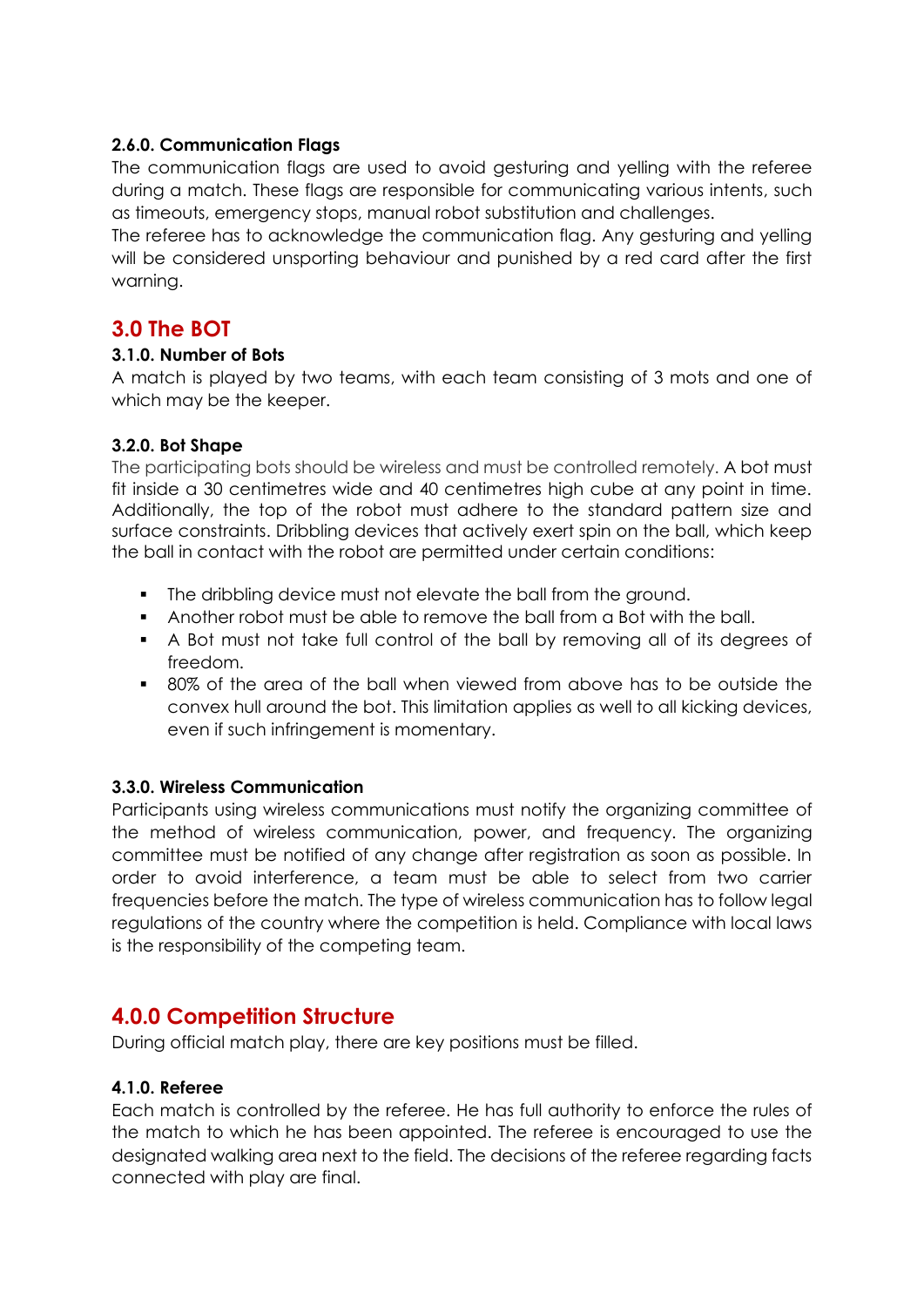The referee may only change a decision on realizing that it is incorrect or, at his discretion, on the advice of an assistant referee, provided that he has not restarted play.

The referee is not held liable for any kind of injury suffered by an official or spectator, any damage to property of any kind nor any other loss suffered by an individual, club, organization, institution or other body.

The bot handlers are the only team member that may talk to the referee.

#### *Duties*

- The referee ensures a safe match for all participants and bots
- The referee ensures a fair match according to the rules of the match.
- The referee ensures that there is no interference by unauthorized persons or team members.
- The referee or assistant referee places the ball for kick-off and penalties or after every stoppage. Subsequently, the referee resumes the match.
- The referee ensures that the match is started and resumed in time.

#### **4.2.0. Assistant Referee**

The assistant referee supports the referee wherever he can. He is encouraged to use the designated walking area next to the field, opposite the referee. No team members are allowed to talk to the assistant referee. *Duties*

- The assistant referee indicates when misconduct or any other incident has occurred out of the view of the referee.
- The assistant referee discusses unclear situations with the referee
- The referee or assistant referee places the ball for kick-off and penalties or after every stoppage. Subsequently, the referee resumes the match.

#### **4.3.0. Bot Handler**

Before the start of the match, every team has to designate bot handlers and a captain.

#### **Duties**

- **•** The captain asks the referee for timeouts if necessary
- The bot handler can substitute a bot during match play.
- The bot handler asks the referee for the permission to substitute a bot in the next stoppage and, if the referee agrees, substitutes the bot.

#### **4.3.0. Match Preparation**

All people that fill a role in the match have to be ready at least 10 minutes before the start of the match to allow the referee to make the following preparations

▪ **Match Result Sheet:** The referee obtains a match result sheet along with ball from the organizing committee. After the match, the referee fills in the final score, collects the required signatures and submits the sheet to the organizing committee.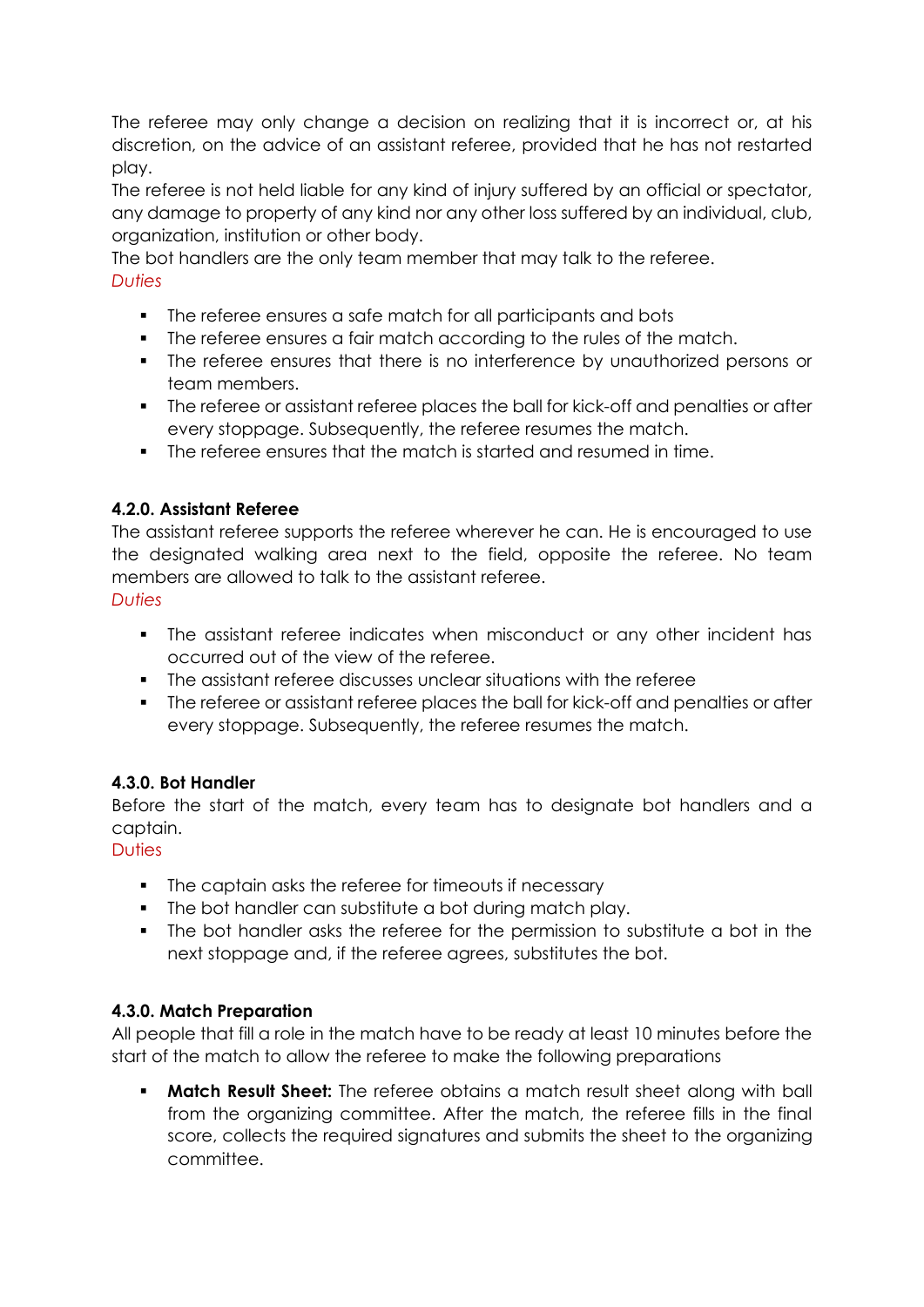- **Choosing Team Colours**: The referee asks the captain of the teams about their preferred team colour (either blue or yellow). The sticker of the same colour will be given to teams to put on their bots.
- **Choosing Side and Kick**-**off**: The referee tosses a coin with both captains. The winning team chooses the goal it will attack in the first half of the match. The other takes the kick-off to start the match.
- **Designating Bots:** The referee asks both captain which bot they will use as the keeper. The keeper can be changed anytime during the game with referee's permission.

#### **4.4.0. Game Stages**

The official match consists of the following stages:

| <b>Game Stage</b>  | <b>Duration</b>             |
|--------------------|-----------------------------|
| <b>First Half</b>  | 300 seconds of playing time |
| Half-time Break    | 150 seconds of pause        |
| <b>Second Half</b> | 300 seconds of playing time |

If the match is an elimination match (draw is not a possible outcome) and the score is even after the regular game time, the match goes into overtime and the following game stages are added

| <b>Game Stage</b>        | <b>Duration</b>             |
|--------------------------|-----------------------------|
| Pre-Overtime Break       | 150 seconds of pause        |
| Overtime First Half      | 150 seconds of playing time |
| Overtime Half-Time Break | 120 seconds of pause        |
| Overtime Second Half     | 150 seconds of playing time |

If the score is even after overtime has been played, the following stages are added:

| Game Stage                 | <b>Duration</b>      |
|----------------------------|----------------------|
| <b>Pre-Shoot-Out Break</b> | 120 seconds of pause |
| Shoot-Out                  | Unlimited            |

The match timer is paused whenever no team is allowed to manipulate the ball. This includes stop, halt and the preparation states of kick-off and penalty kick. Additionally, it is paused during ball placement.

#### **4.5.0. Timeouts**

The bot handler has to ask the referee for a timeout. Timeouts are handled like breaks, meaning that both teams are allowed to make modifications to their bots in case of its not functioning or damaged.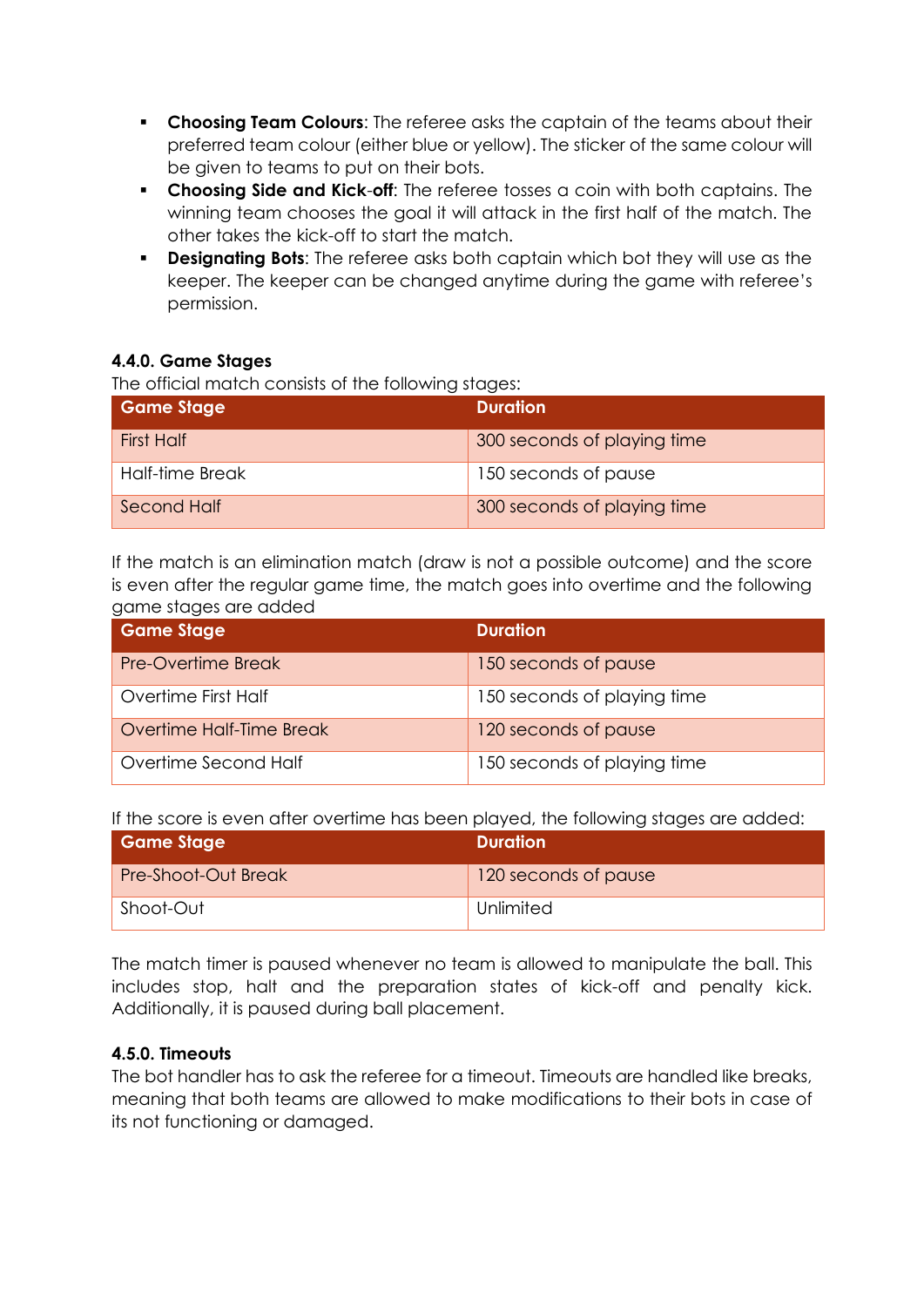Each team is allocated 4 timeouts at the beginning of the match. A total of 150 seconds is allowed for all timeouts. Timeouts may only be taken during a game stoppage. The time is monitored and recorded by the referee.

During overtime, both teams can use 2 timeouts with a total time of 150 seconds. The number of timeouts and the time not used in regular game are not added.

No timeouts are possible in the shoot-out stage.

#### **4.6.0. Early Termination at a Score of 10**

Before the shoot-out stage, when a team manages to shoot 10 goals, the match is automatically terminated as soon as the goal difference is greater than one and the team with more goals is declared the winner.

## **5.0.0 Referee Commands**

#### **5.1.0. Stopping the Game**

**5.1.1 Stop:** When the stop command is issued, all robots have to slow down (less than 1.5m/s) or stop the bot. Additionally, all robots have to keep atleast 0.5 meters distance to the ball and are not allowed to manipulate the ball.

The stop command is used to pause the match after the ball crossed the field lines (including goals) or an offense occurred as well as to prepare the start or resumption of the game after halt and timeouts.

**5.1.2. Halt:** When the halt command is issued, no bots are allowed to move or manipulate the ball. There is a grace period of 2 seconds for the bots to break.

The halt command allows the referee to interrupt the game immediately whenever an emergency occurs (for example when a bot gets out of control). It is also used for bot substitution if referee agrees. Additionally, the referee is free to issue the halt command at will.

The halt command is always followed up by stop.

#### **5.2.0. Ball Placement**

After the game was stopped, the ball must be placed on the appropriate position, depending on the event that occurred. No ball placement is required if all of the following constraints are fulfilled:

- **•** The ball is closer than 1m to the designated position
- The ball is inside the field
- The ball is at least 0.5m away from any Défense area.

In this case, the game can be continued as soon as all bots keep the required distance for stop.

When the ball goes out of play, the following rules decide:

- The referee has to place the ball for all kick-offs and all penalty kicks
- For a free kick, the team that brings the ball into play must place the ball
- For a force start, a team is drawn by chance and must place the ball.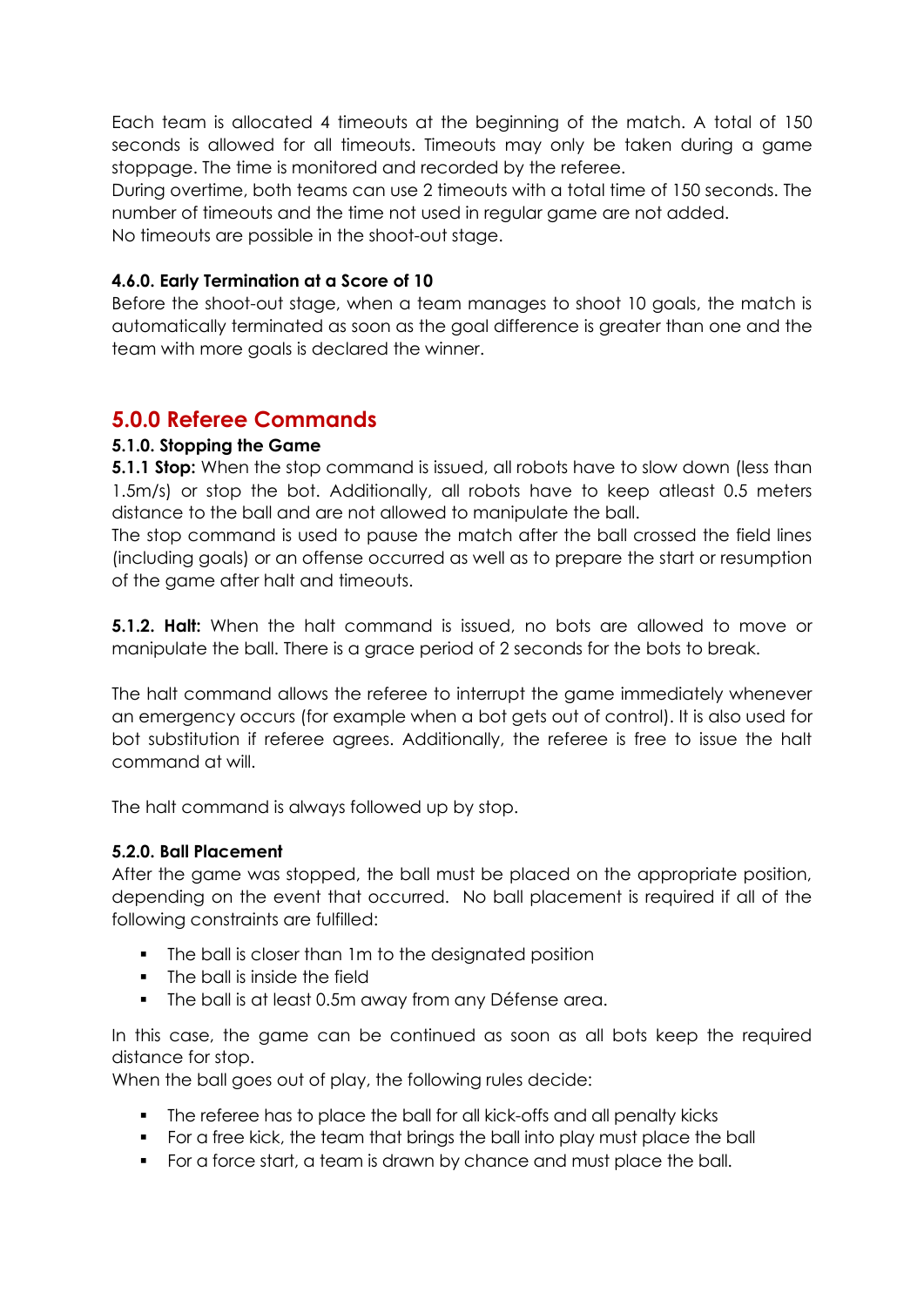- The ball must be visible and must not be inside a field corner, a goal corner or behind the goal, before the ball placement starts.
- The referee can decide to place the ball manually at any time.
- When a team placement failure counter reached 5, it's not allowed to place the ball for the rest of the game half. All free kicks that were a result of the ball leaving the field, are awarded to the opposing team. For all other rule violations or when both teams failed to place the ball, the ball is placed by the referee.

#### **5.3.0. Resuming The Match**

After the ball has been placed, the game is resumed using one the following commands.

**5.3.1. Normal Start:** For two-staged referee commands, when normal star is sent, an attacker may manipulate the ball. A match cannot be resumed directly via normal start. Normal start is used for kick-offs and penalty kicks.

**5.3.2. Kick-Off:** The ball has to be placed in the center of the field by referee. When the kick-off command is issued, all robots have to move to their own half of the field excluding the center circle. However, one robot of the attacking team is also allowed to be inside the whole center circle. This bot will be referred to as the kicker. No bot is allowed to touch the ball. When the normal start command is issued, the kicker is allowed to shoot the ball. A goal may be scored directly from the kick-off.

Additionally, after a goal has been scored, the receiving team restarts the game with a kick-off.

**5.3.3. Free Kick** The ball placement position for a free kick depends on the event that led to the free kick. This position is valid if there is at least 0.2 meters distance to all field lines and 1 meter distance to either defence area. If an event requires the ball to be placed at a position that contravenes this rule, it has to be placed at the closest valid position instead.

When the free kick command is issued, robots of the attacking team are allowed to approach the ball while robots of the defending team still have to stay at least 0.5 meters distance away from the ball (the same distance as in stop). One robot of the attacking team is allowed to shoot the ball. This robot will be referred to as the kicker. A goal may be scored directly from the free kick.

Free kicks are used to restart the game after a foul has occurred. Additionally, goal kicks and corner kicks are mapped to free kicks.

**5.3.4. Force Start:** When the force start command is issued, the game is immediately resumed and both teams are allowed to approach and manipulate the ball again. A neutral forced start is used in situations where no team is clearly in favour, such as:

- The game had to be stopped without a specific reason
- Both teams are at fault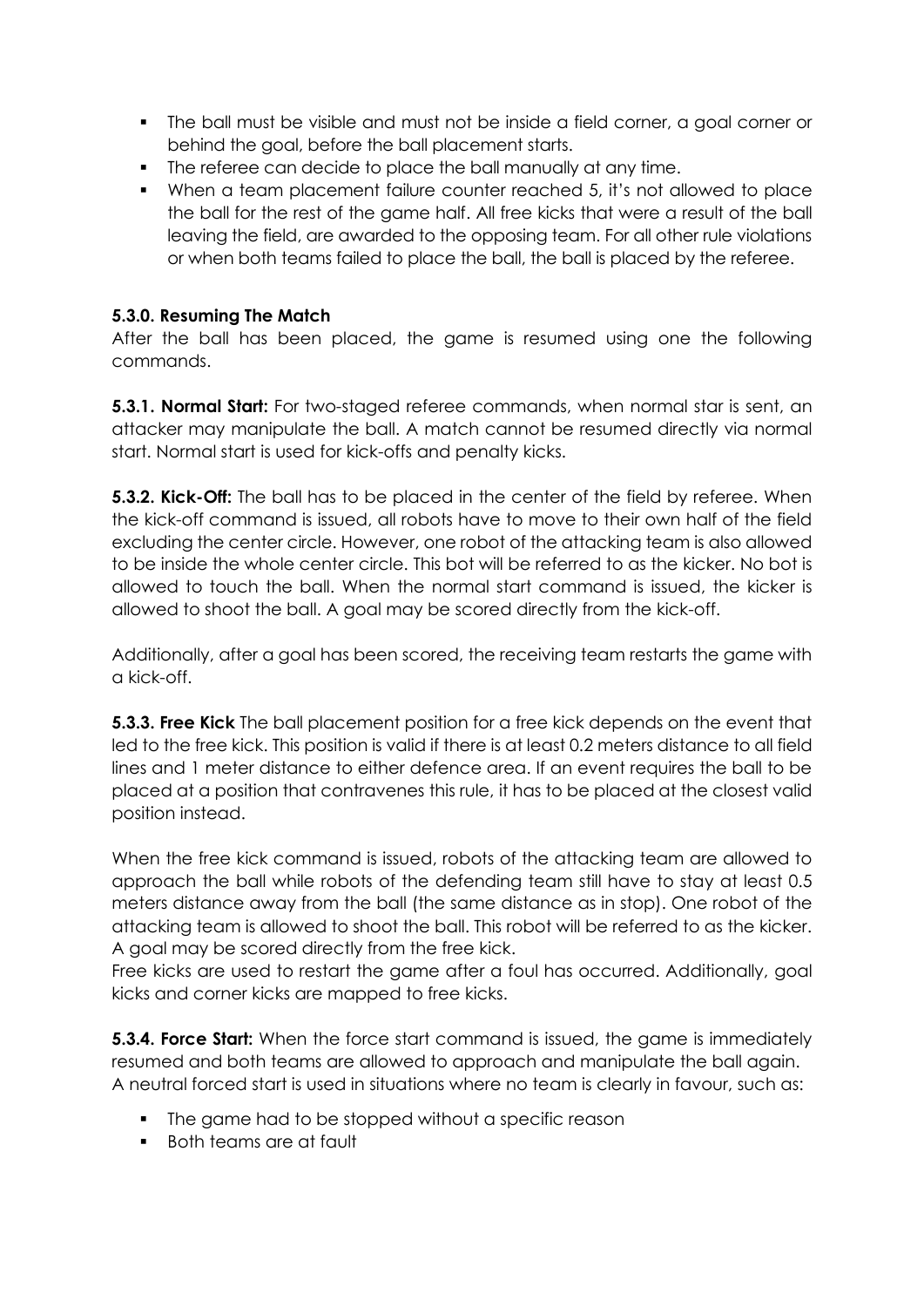**5.3.5. Penalty Kick:** The procedure of a penalty kick is as follows:

- **•** The ball is placed by the referee on the penalty mark.
- When the penalty command is issued, the defending keeper has to move to the goal line and keep touching it and attacking bot is allowed to approach the ball but not allowed to touch the ball.
- Throughout the penalty kick procedure, all other bots have to be 1 meter behind the ball such that they do not interfere the penalty kick procedure.
- When the ball is in play, the defending keeper may move freely again.
- If the ball is till in play after 10 second, the game is stopped.

A goal is awarded if the ball touches the inner surface of a goal wall or the ground of the goal of the defending team, starting from when the normal start command is issued or the defending team commits any foul.

The game is continued with a kick-off when a goal is awarded.

A goal is not awarded if, the ball cross any field line outside the goal, or the attacking team violates any rule, or the ball is till in play after 10 seconds.

The game is continued by a goal kick for the defending team when a goal is not awarded.

Additional time is allowed for a penalty kick to be taken at the end of each half or at the end of periods of overtime.

Penalty kicks are used to punish unsporting behaviour and multiple defenders.

**5.3.6. Ball In and Out of Play:** When the match is stopped, the ball is considered out of play until it has been brought into play. When the match is resumed, the ball is considered in play until the next stoppage occurs. The match is resumed when.

- Force start has been issued
- The ball moved at least 0.05 meters following a kick-off, free kick or penalty kick.
- 10 seconds passed following a kick-off
- 10 seconds passed following a free kick.

#### **5.4. Sanctions**

**5.4.1 Yellow Card:** If the yellow card is shown as a result of unsporting behaviour, the match continues with a free kick for the other team.

Upon receipt of a yellow card, the number of robots allowed on the field for the penalized team decreases by one. If, after this decrease, the team has more bots than permitted on the field, a bot must be taken out.

A team cannot score a goal while having more than the allowed number of bots on the field.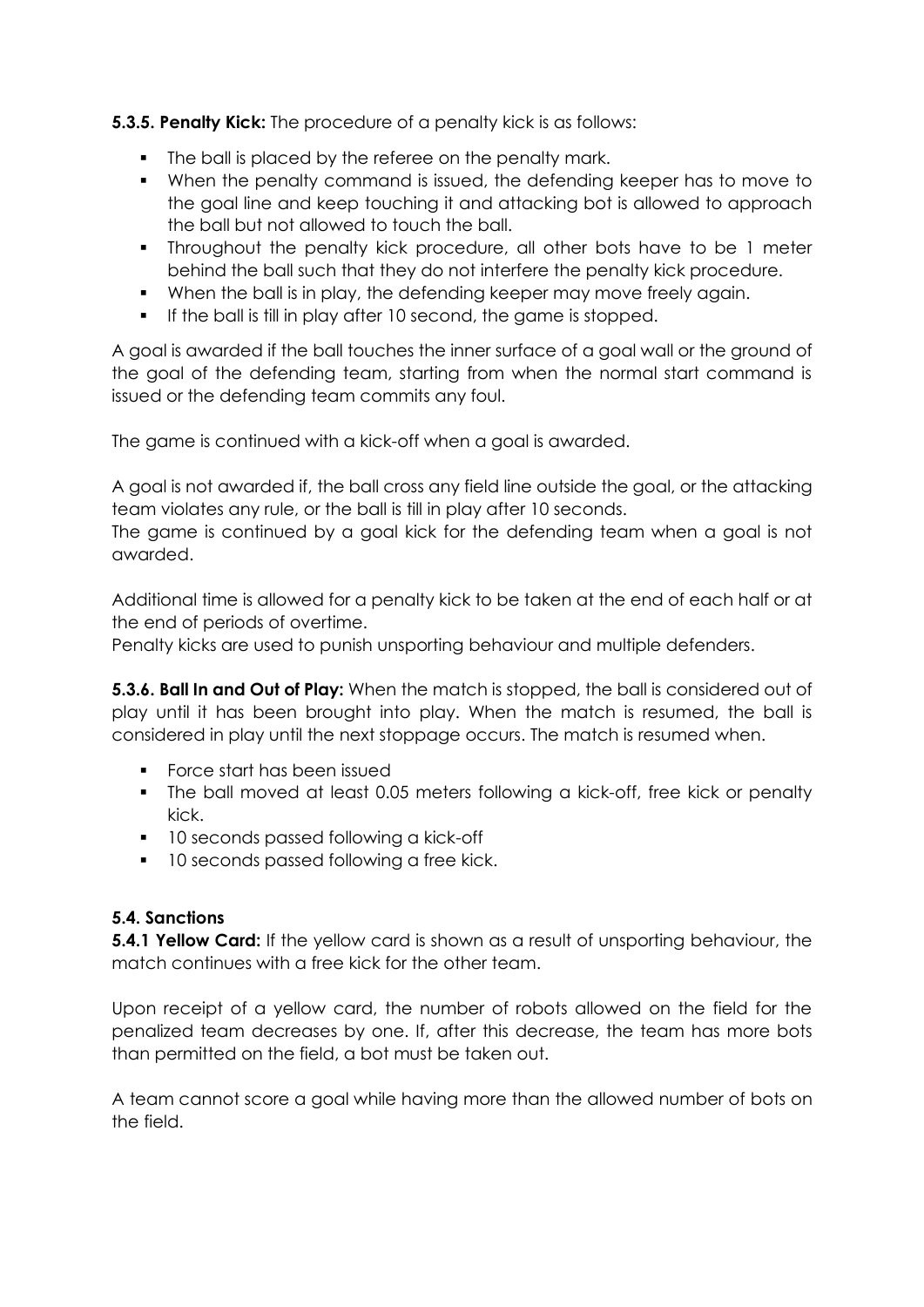After 120 seconds of playing time, the yellow card expires and the number of allowed bots is increased by one. The team may put a bot back in during the next opportunity. When a team has two not yet expired yellow cards and receives another yellow card, this card will be turned into a red card instead.

**5.4.2. Red Card:** A red card behaves like a yellow card, except it does not expire until the end of the match.

Red cards are given by the referee to punish severe fouls or unsporting behaviour.

**5.4.3. Forced Forfeit:** A forced forfeit means that a team instantly loses the current game with a score of 0 to 10.

A team can be forced to forfeit if it is unable to play with at least one robot that satisfies the rules.

A team can only be forced to forfeit in agreement with members of the technical committee and the organizing committee.

**5.4.4. Disqualification:** A disqualification means that a team immediately drops out of the tournament and places last. It will not be eligible to receive any trophies.

A team can be disqualified if members of the team don't follow safety guidelines, rules of the venue or commit similarly severe offenses.

A team can only be disqualified in agreement with members of the technical committee and the organizing committee.

## **6.0. Ball Leaves the Field**

When the ball leaves the field by fully crossing the field line, the game will be stopped. The ball will be placed and the game will be restarted depending on the position of the field line crossing as well as on team that last touched the ball.

#### **6.1.0. Touch Line Crossing**

Touch lines are the long field lines at both sides of the playing field.

The ball has to be placed 0.2 meters perpendicular to the touch line where the ball crossed the touch line. Its distance to the goal lines must be at least 0.2 meters. After the ball has been placed, a free kick is awarded to the opponent of the team that last touched the ball before it left the field.

A throw-in is used to restart the game after the ball left the field by crossing the touch line.

#### **6.2.0. Goal Line Crossing**

Goal lines are the short field lines at both ends of the playing field.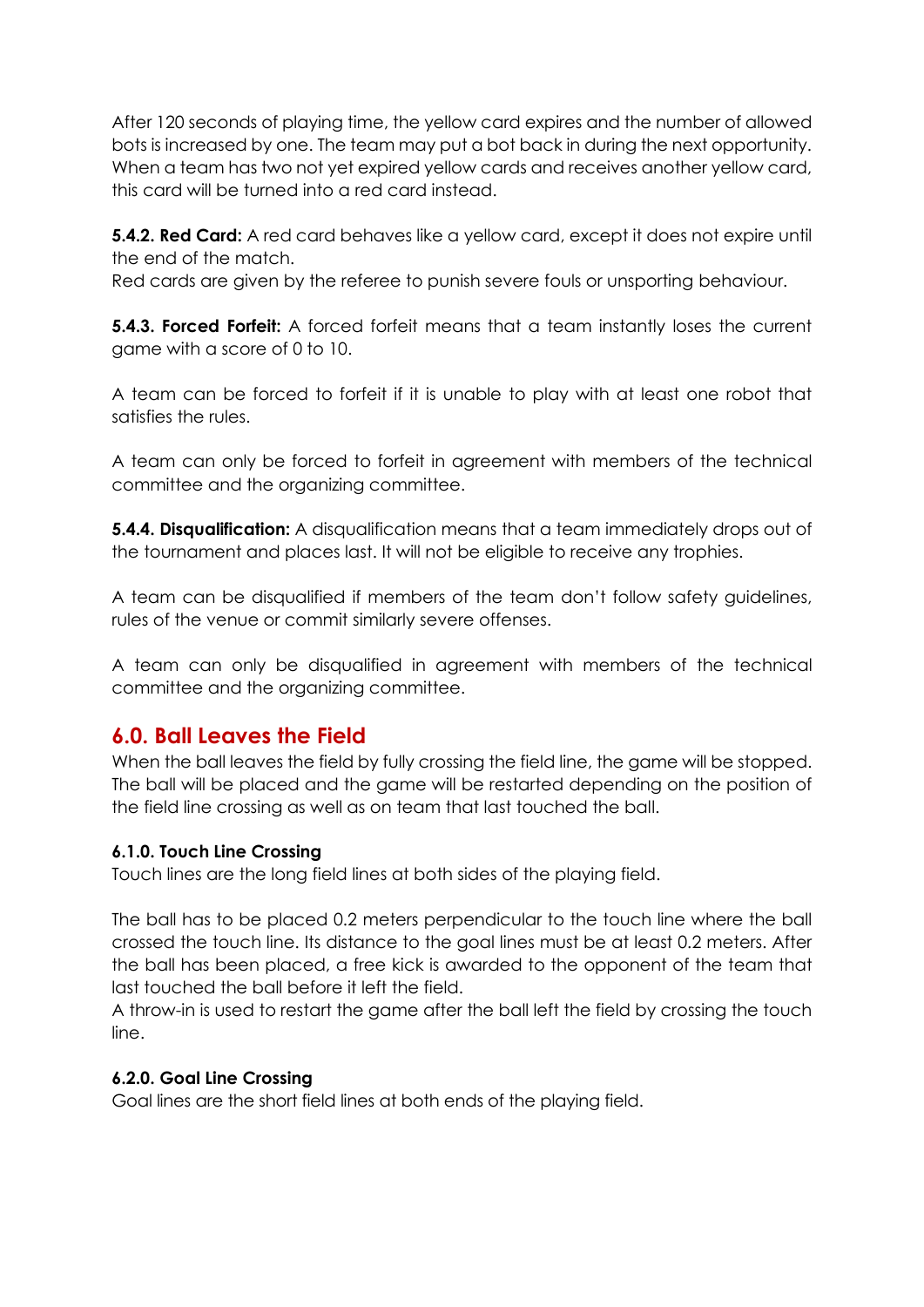**6.2.1. Goal Kick:** The ball has to be placed 0.2 meters from the closest touch line and 1 meter from the goal line. After the ball has been placed, a free kick is awarded to the opponent of the team that last touched the ball before it left the field.

A goal kick is used to restart the game after the ball left the field by crossing the goal line of the team that did not touch the ball last.

**6.2.2. Corner Kick:** The ball has to be placed 0.2 meters from the closest touch line and 0.2 meters from the goal line.

After the ball has been placed, a free kick is awarded to the opponent of the team that last touched the ball before it left the field. A corner kick is used to restart the game after the ball left the field by crossing the goal line of the team that touched the ball last.

**6.2.3. Aimless Kick:** The ball to be placed at the position from where the ball was kicked. After the ball has been placed, a free-kick is awarded to the opponent of the team that last touched the ball before it left the field.

A kick is aimless when after the ball touched a bot, it subsequently crossed the midline and then its opponent's goal line outside the goal without touching another bot.

# **7.0. Scoring Goals**

A team scores a goal when the ball fully enters the opponent goal between the goal posts, provided that:

- The team did not exceed the allowed number of robots when the ball entered the goal.
- The height of the ball did not exceed 0.15 meters after the last touch of the teams' bots.
- The team did not commit any non-stopping foul in the last two seconds before the ball entered the goal.

IF the goal is considered invalid, the game will be continued as if the ball crossed the goal line outside the goal.

# **8.0. Bot Substitution**

Bots are substituted by the bot handler of the respective team. No other team member is allowed to take bots out or put bots in.

Additionally, bots can be taken out from any position on request using the procedure below:

- The bot handler requests bot substitution at any time.
- The referee will halt the game at the next opportunity.
- The bot handler may enter the field and touch bots now, as long as the game is still halted.
- The bot handler takes bot out.
- The bot handler informs the referee when done.
- When bot teams finished the bot substitution, the referee informs the referee starts the match.